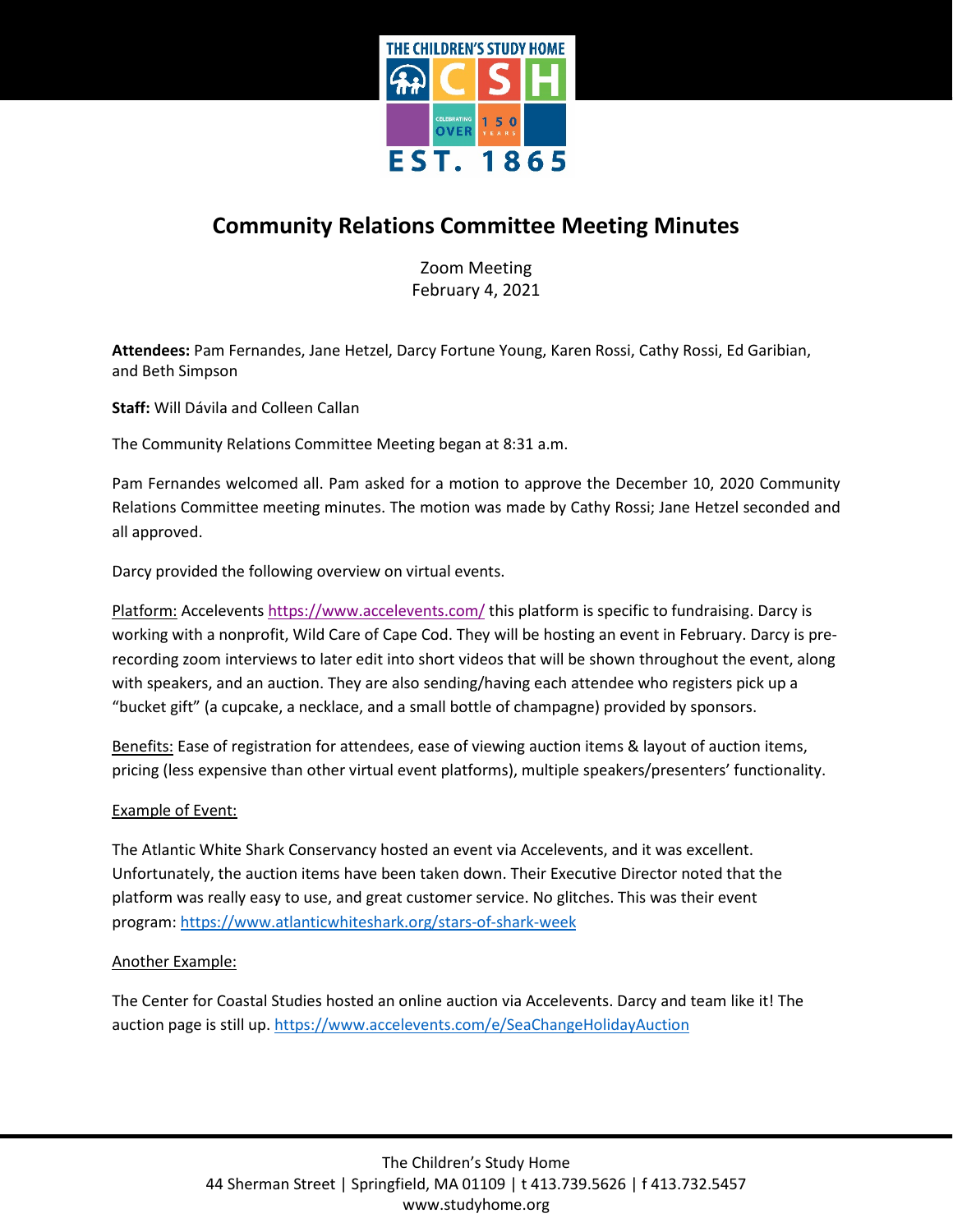More info about Accelevents pricing/attendee info:

*\$1 per participant! For an auction, raffle, or fund a need they do charge a \$249 activation fee per event / fundraising type. Our \$249 payment will activate the account prior to the event. Following the event's conclusion, they will charge us the remainder based on number of participants.*

*Who is considered a participant? A participant is someone who submits a bid for a silent auction or submits tickets for a raffle. Participants can submit an unlimited number of bids, for an unlimited number of items – all still for \$1!*

*When do we receive proceeds from the event? We will receive payouts every 48 hours. This is one day so we should get most of the ticket sale money, then auction money within the first 48 hours - any lingering auction items, if we choose to leave it open, will be paid every 48 hours after that.*

## *What about credit card processing fees?*

*They use Stripe for credit card processing. Stripe charges 2.9% plus 30 cents a transaction. They offer 2 options - we pay this fee, or to have winning bidders pay processing fee at checkout.*

## *Does the ticketing percentage fee include credit card processing fees?*

*No, the 2.9% plus 30 cents per transaction fee mentioned above is charged by the credit card processing partner. That said we have the option to have ticket buyers pay these fees.*

For 2021, the Committee discussed having a virtual legislative event, a virtual event in April or May, the golf tournament in August and a live or virtual event in the fall, likely the Art Show & Auction.

For the virtual legislative event, Will noted that it would be invitation only with about 10 legislative representatives attending. The event would include Will providing an introduction, a general video about the organization, a couple of CSH executives to speak, and Q&A session. An event recording will hopefully be accessible for those unable to attend and to use pieces for future marketing efforts. The general topic would be "What issues is CSH facing?". An example is background checks taking too long and CSH losing potential employees.

To promote the golf tournament, Will suggested having a golf lesson promotion on the Save the Date card, which potential attendees could receive discounted lessons prior to the tournament. Overall, the promotion would benefit everyone, the golf course would receive more players visiting the course, nonplayers would learn to play golf in time for the tournament, and CSH would receive promotion around the tournament.

Before the March Committee Meeting, Colleen will research additional virtual event platforms. It is requested that Committee Members come up with a virtual event concept that can be held in the Spring. We will discuss and decide on the Spring virtual event at the March Committee meeting. Please note that virtual events take 3-4 months to plan.